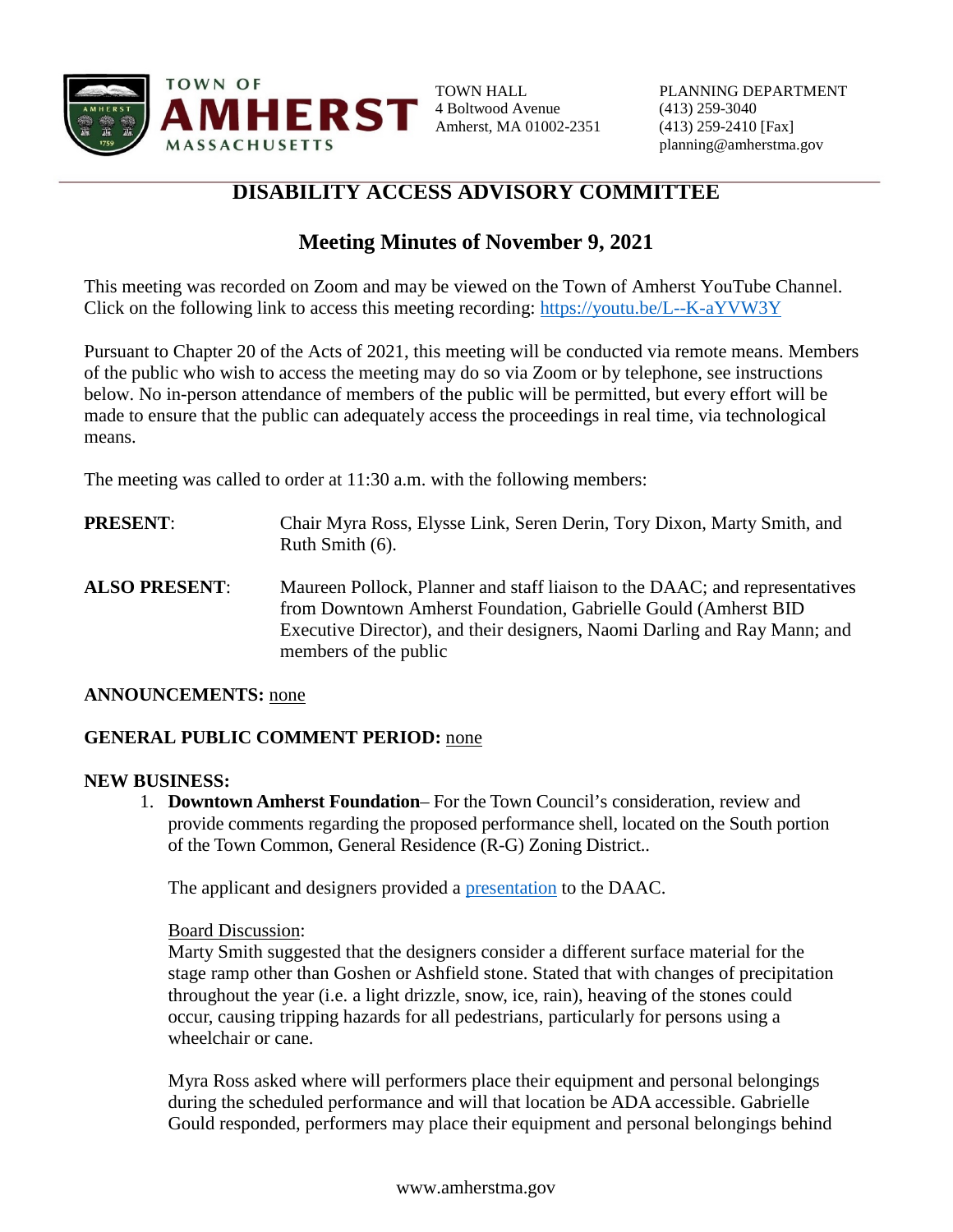or on either side of the performance shell, along the proposed walkways. Stated the proposed walkways will be ADA complaint.

The Board discussed the need for ADA compliant sidewalks to be provided from the performance shell connecting to the closest ADA compliant parking spaces located at the Spring Street parking lot. The Board mentioned that on-street parking spaces are provided on both the east and west sides of Boltwood Avenue. A sidewalk is provided on the east side of the Boltwood Avenue but not the west side of Boltwood Avenue. Stated if a person with a disability, a senior, or a child who is a passenger parked in a vehicle on the west side of Boltwood Avenue, will not have a safe way to exit in/out of the vehicle, as there is no sidewalk. The Board suggested that an ADA-compliant sidewalk be provided along the west Boltwood Avenue that connects to the proposed sidewalks associated with the performance shell and connect to the existing sidewalks located at the north-west and south-west corners on the south portion of the Town Common.

Tory Dixon suggested that if portable toilets are required for an event, then at least one ADA compliant portable toilets be provided.

Elysse Link suggested that a color and tactile contrast be provided along the edge of the stage platform.

Tory Dixon asked about the stage surface provided for dancers. Gabrielle Gould responded that a marley stage will be provided, which get lifted up off of the flooring, and padding is provided.

After the Board discussed the proposal, the following motion and vote was made.

- **MOTION:** Moved by Marty Smith, seconded by Elysse Link, and voted (6-0) to give a positive recommendation to the Town Council and Town Services & Outreach Committee for Downtown Amherst Foundation's proposed performance shell, with the following suggestions:
	- 1. Provide a sidewalk along the west side of Boltwood Avenue, connecting to the proposed sidewalks associated with the performance shell and to the existing sidewalks located at the north-west and southwest corners on the south portion of the Town Common. The sidewalk should be wide enough so that a van lift can be accommodated;
	- 2. If a portable toilet is required for an event associated with the performance shell, at least one (1) portable toilet should be accessible. The said accessible toilet(s) should be identified by the International Symbol of Accessibility.
	- 3. All pedestrian walkways should have a hard, smooth surface and should meet all ADA and MAAB regulations.
	- 4. A color and tactile contrast should be provided along the edge of the stage platform.
	- 5. The DAAC should been given an opportunity to review and provide comments on the performance shell design at 50% and at 90% review.
	- 6. Consider converting some to all of the Spring Street regular parking spaces to become temporary ADA parking spaces during events associated with the performance shell.